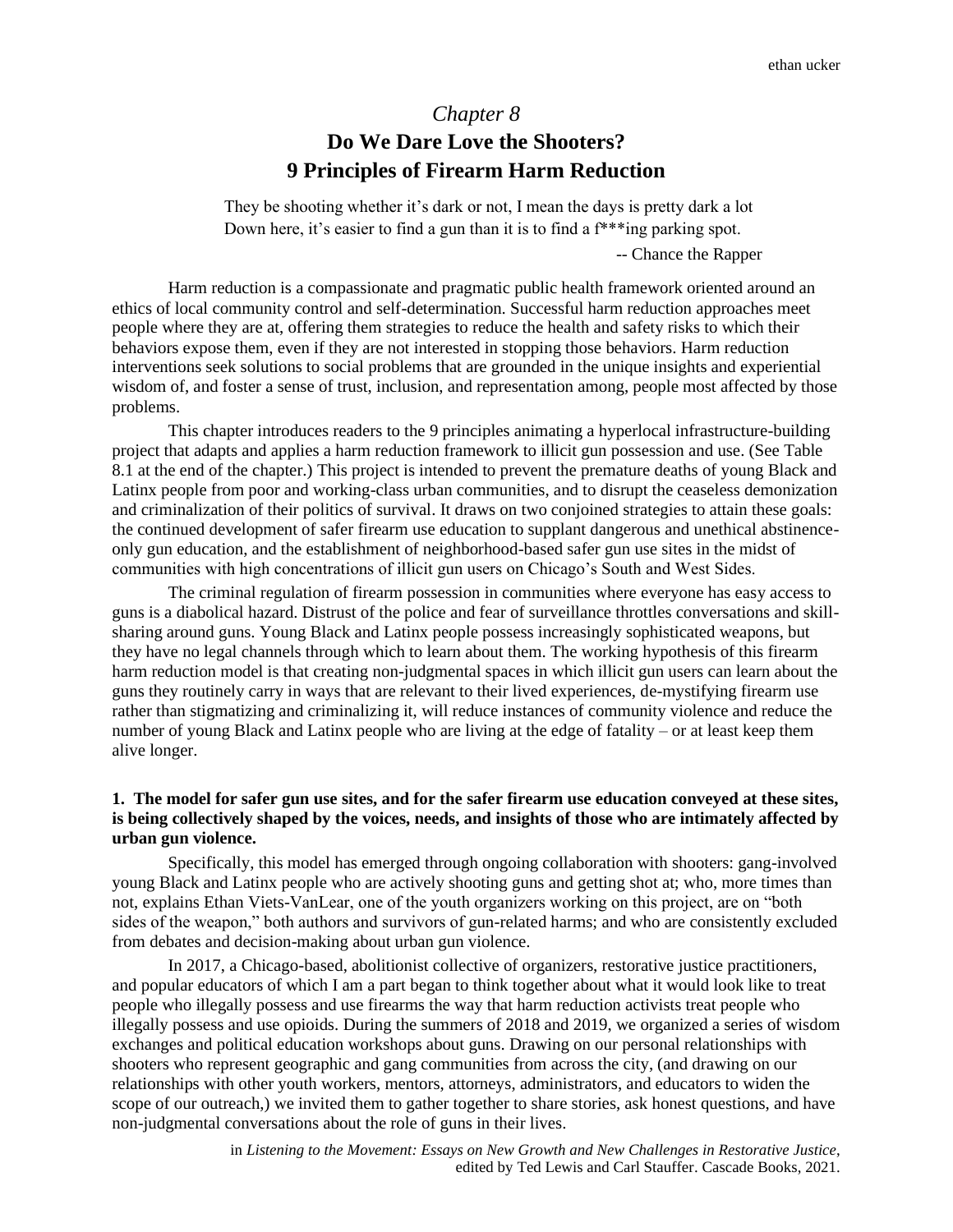Through this ongoing organizing process, criminalized young Black and Latinx people are considering the kinds of spaces, resources, and capacity-building processes they would seek out to improve their individual safety, address gun-related conflicts and harms, and make their immediate neighborhoods healthier and more peaceful. What role can guns play in cultivating improved community safety? Can there be safety *with* guns?

#### **2. Firearm harm reduction responds to the predominantly Black and Latinx communities enmeshed in the urban gun violence epidemic with the same open-heartedness and empathy that is usually reserved for the predominantly white communities enmeshed in the opioid addiction and overdose epidemic.**

We were initially compelled to reassess the issue of urban gun violence through the lens of harm reduction because devastating numbers of young Black and Latinx people with whom we have relationships were getting shot in the streets, locked up for illegal gun possession, or both. In 2016, the year before we began this project, shootings and homicides in Chicago soared to levels not seen in decades: 4,368 people were shot, 764 were killed; of those murdered, 80% were Black and more than 50% were Black men between the ages of 15 and 34.<sup>1</sup> The first ten months of 2017 produced 3,144 shootings and 569 homicides.<sup>2</sup>

At the same time, illicit opioids were wreaking havoc at a similarly disproportionate rate on white poor and working-class communities across the country: in 2017, white people accounted for 77.9% of the  $47,600$  opioid overdose deaths in the U.S.<sup>3</sup> Yet while those white poor and working-class communities are met with de-criminalized needle exchanges and methadone clinics, the Black and Latinx poor and working-class neighborhoods being ravaged by illicit guns are met with heightened criminal regulation and police surveillance.

#### **3. Reducing reliance upon processes of criminalization and reducing exposure to the police enables improvements in public health and community safety.**

A harm reduction framework acknowledges that, though certain drugs are illegal, people obtain and use them anyway. If you are going to use drugs, this approach suggests, at least be safe. Harm reduction interventions like needle and syringe exchanges are already common practice in the U.S. But in response to the national opioid addiction and overdose epidemic, some municipalities are beginning to extend the principles of harm reduction into what are, in the U.S., largely uncharted political waters. In places like Baltimore, New York City, the Bay Area, and Seattle, broad coalitions of public health advocates, aiming "to reduce harm to drug users and the broader community," are campaigning for the establishment of safe consumption sites (SCSs).<sup>4</sup>

Like needle exchange programs, SCSs: distribute sterile injection equipment and naloxone; conduct HIV and hepatitis C testing; offer nurse consultations, low threshold medical services, and

<sup>&</sup>lt;sup>1</sup> Kapustin et al., "Gun Violence in Chicago, 2016," 9–13; Gorner, "Few Answers as Chicago Hit with Worst Violence in Nearly 20 Years."

<sup>&</sup>lt;sup>2</sup> DNA Info, "Chicago Murders."

<sup>3</sup> Kaiser Family Foundation, "Opioid Overdose Deaths by Race/Ethnicity"; Hansen and Netherland, "Is the Prescription Opioid Epidemic a White Problem?," 2127–2129; Alexander et al., "Trends in Black and White Opioid Mortality," 707–715.

<sup>4</sup> Sherman et al., "Safe Drug Consumption Spaces," 1.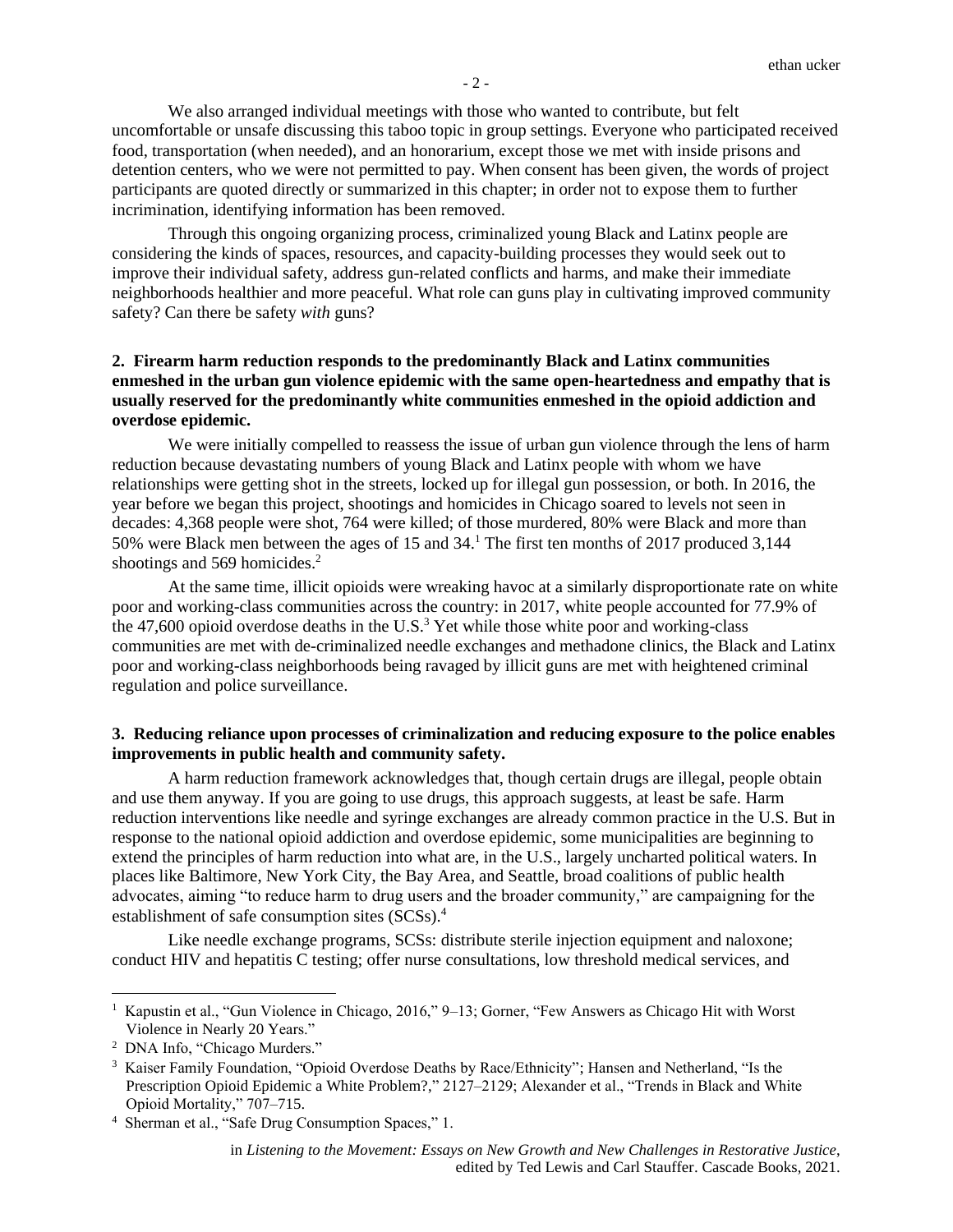emergency overdose response; and provide referrals to drug treatment, housing resources, legal aid, prenatal care, and mental health services.<sup>5</sup> In addition to these services, SCSs provide an environment in which drug users can actually use (smoke, snort, or inject) their "pre-obtained illicit drugs."<sup>6</sup>

In cities across the world – even if not yet in the U.S. – SCSs have been proven to "measurably improve public health and criminal outcomes." <sup>7</sup> SCS staff members build drug users' awareness of risk factors inherent in drug use, and invite them to lay claim to safer drug use practices that reduce overdose events and the transmission of blood-borne pathogens.<sup>8</sup> Overall, "people who utilize SCSs take better care of themselves; use their drugs more safely; and have better access to medical (and extramedical), social and drug treatment services compared to [drug users] who do not access SCSs."<sup>9</sup> For as much as SCSs do to reduce individual drug users' high-risk behaviors, they also address health and safety risks at the broader community level by reducing instances of unsupervised public drug use, amounts of improperly discarded injection paraphernalia, and rates of "public disorder" and "local drug-related crime" in their vicinity.<sup>10</sup>

A considerable body of evidence suggests that harm reduction interventions are effective because they decline to criminalize illicit drug use or stigmatize it as immoral. SCSs offer an open door to drug users, an "unhurried" and non-judgmental environment in which to use drugs "without fear of interaction with police."<sup>11</sup>

### **4. Among the young Black and Latinx people most affected by urban gun violence, carrying a firearm is a rational protective strategy.**

In spite of heightened law enforcement efforts to curb the flow of illegal firearms into Chicago, guns remain more widely available than ever. Criminalized young Black and Latinx people put it bluntly: "Everybody got guns." The once highly centralized, citywide structures of Chicago's gangs have fractured; today, territorial rivalries between hyperlocal cliques are lubricated by ubiquitous and lethal weapons. Shootings – sometimes retaliatory, sometimes accidental, attributed as often to social media insults as to decades-long, multigenerational conflicts – play out with everything from pistols with highcapacity magazines to military-style semi-automatic rifles.<sup>12</sup>

Gun violence is bound up with the material support, protection, and sense of belonging that gangs offer their young members; and with visions of success, politics of survival, and feelings of responsibility rooted in racial capitalism and patriarchal masculinity. The eyes of a young man at the Juvenile Temporary Detention Center light up as he describes the pride he felt when, at 15, he was given a gun and sent on a mission to shoot a rival gang member. "It made me feel honored. It reminded me that I put in a lot of hard work. I could finally prove myself as a man. It made me walk with my head higher. I gained more respect, like they looked at me as a leader not a follower."

Gun possession is a logical adaptive response to the omnipresent threat of lethal violence young Black and Latinx individuals face due to "the state's failure to keep them safe" – the systems that serve and protect white civil society do not serve or protect them.<sup>13</sup> Distrust and hatred of the police, for example, is deeply embedded within the collective habitus of their communities, "absorbed into the culture and transmitted […] from generation to generation."<sup>14</sup> The cops are a source of white supremacist

<sup>5</sup> Kingston and Banta-Green, "Overview of Syringe Exchange Operations," 1–10.

<sup>6</sup> Marshall et al., "Condom Use among Injection Drug Users," 121.

<sup>&</sup>lt;sup>7</sup> Sherman et al., "Safe Drug Consumption Spaces," 13.

<sup>8</sup> Hedrich et al., "Drug Consumption Facilities," 306–323.

<sup>&</sup>lt;sup>9</sup> Sherman et al., "Safe Drug Consumption Spaces," 11.

<sup>&</sup>lt;sup>10</sup> Hedrich et al., "Drug Consumption Facilities," 308–312.

<sup>&</sup>lt;sup>11</sup> Otter, "Safe Consumption Facilities," 2.

<sup>&</sup>lt;sup>12</sup> See Nickeas et al., "Some Chicago Gangs Turning to Rifles."

<sup>13</sup> Rojas, "Community Accountability as Pedagogical Strategy," 82.

<sup>&</sup>lt;sup>14</sup> Sotero, "A Conceptual Model of Historical Trauma," 96.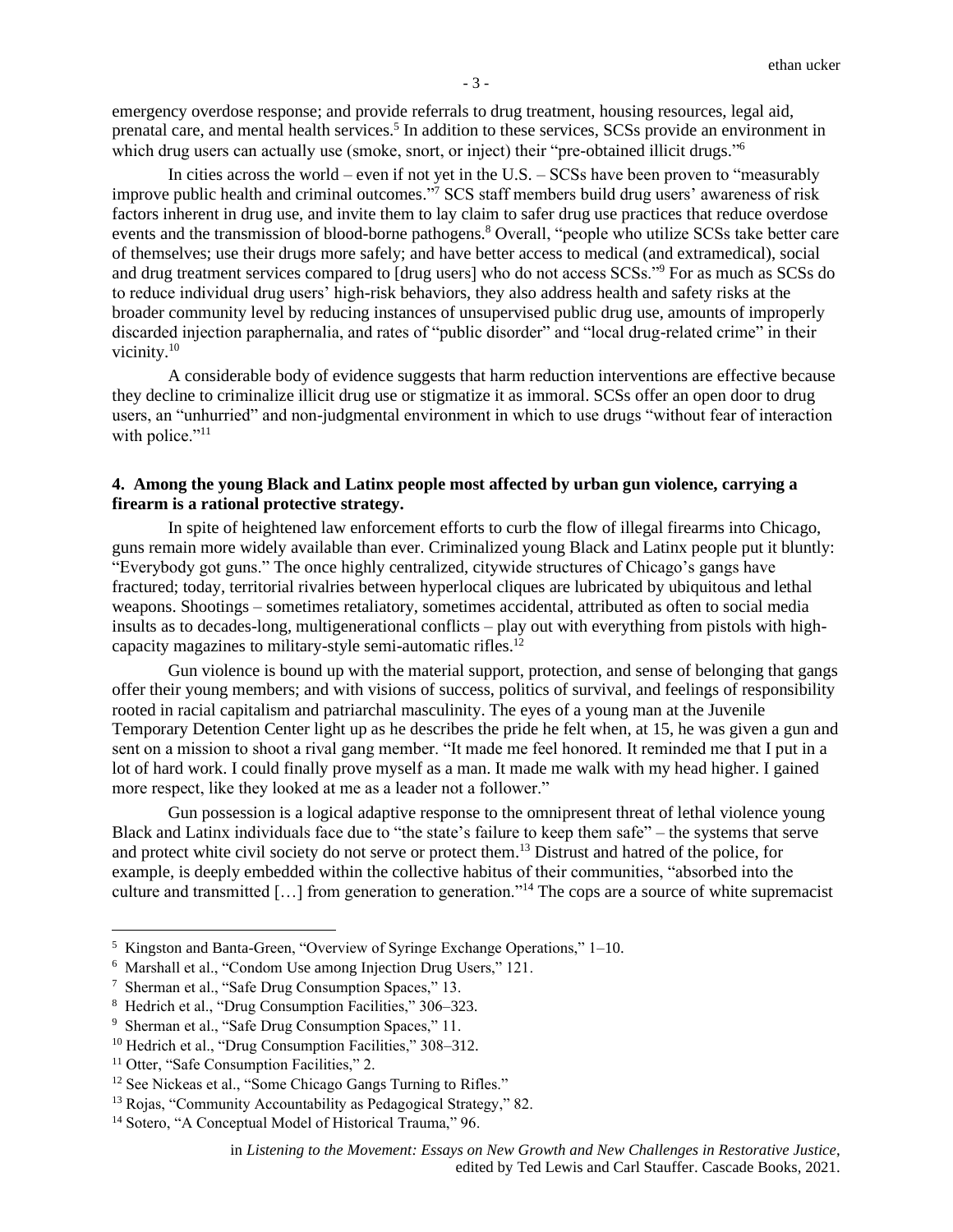violence and brutality, and their presence intensifies, rather than mitigates, feelings of unsafety, dread, and rage.

The sense of safety that guns provide far outweighs potential legal consequences; thus the common refrains, "I'd rather be caught with it than without it," and, "I'd rather be judged by 12 than carried by 6." One 22-year-old reasons it this way: "I strap up every morning – brush my teeth, get dressed, grab my heater. I got to; I can't leave the house without it. Out here it's either shoot or be shot."

## **5. Between bipartisan criminalization of gun possession and non-profitized abstinence-only gun education, we are hemmed in: attempting to respond to urban gun violence without actually dealing with guns.**

Gruesome statistics about urban gun violence are circulated to justify conservative law and order approaches like deploying more police officers in Black and Brown communities and expanding predictive policing. In the ongoing aftermath of mass shootings, these conservative strategies work in concert with the liberal gun control movement, which advocates stricter age restrictions on buying guns and federal sentencing enhancements for criminal offenses that involve firearm possession, sometimes "regardless of whether the gun is ever fired or even brandished."<sup>15</sup> Fueled by bipartisan support, these carceral enforcement mechanisms and policies have produced a "war on guns," which, like its predecessor the War on Drugs, disproportionately targets and incarcerates poor and working-class urban communities of color, particularly Black men with felony records.<sup>16</sup>

Compounding the war on guns, non-profit program providers and justice professionals reflexively privilege abstinence-only gun education. Young Black and Latinx people who routinely carry guns for protection are shut out of the material benefits of state-supported (meaning government-supported) social services, alternatives to incarceration, restorative justice programs, and youth development initiatives unless they pledge to practice a sanitized version of nonviolence. Whitewashing nonviolence, amputating it from its broader historical context in the U.S., and holding young Black and Latinx people who carry weapons to that standard does not honor their lived experiences. A young man explains the dissonance between the message he received in a recent meeting with his case manager and his reality: "I got programmed, growing up in this neighborhood. We can't 'turn the other cheek.'"

### **6. Though it has been tested in relation to the opioid epidemic, the adaptation of a harm reduction framework to the urban gun violence epidemic is trauma informed because, in particular Chicago neighborhoods, illicit opioid use and illicit firearm use are comorbid behaviors.**

Before mobilizing conceptions of trauma to analyze dynamics within racialized groups of people, it is important to acknowledge that doing so is an odious game. Trauma is invested in individualization: refracted through its lens, socio-political problems are reduced to atomistic units, and rendered analyzable in terms of brain chemistry and individual responsibility. When structural harms are cast as biochemical problems, they are de-politicized. For example, fixating on trauma makes it possible to pathologize a young Black person without attending to the anti-Black histories that shape their behaviors: residential segregation; unremitting police violence; multigenerational psychic and emotional wounds sustained as a direct result of racial slavery. Trauma enables medicalized diagnoses, and thus makes healing and wellness in marginalized communities the business of specialists with expert knowledge. Dian Million (Tanana Athabascan): "trauma, or intergenerational trauma, cannot capture the infinite meaning of our lives, our histories, or any futurity that is our own. Trauma can only ever be an analytical frame that lends itself, in the long run, to capitalist management."<sup>17</sup>

"We been getting shot at," explains one young man, recently released after serving time for illegal gun possession, "our homies been getting killed in the streets all around us. We all got trauma

<sup>15</sup> Denvir, "A Better Gun Control," para. 4.

<sup>16</sup> Levin, "Guns and Drugs," 2173–2226; Forman Jr., *Locking Up Our Own*.

<sup>&</sup>lt;sup>17</sup> Million, "Spirit and Matter."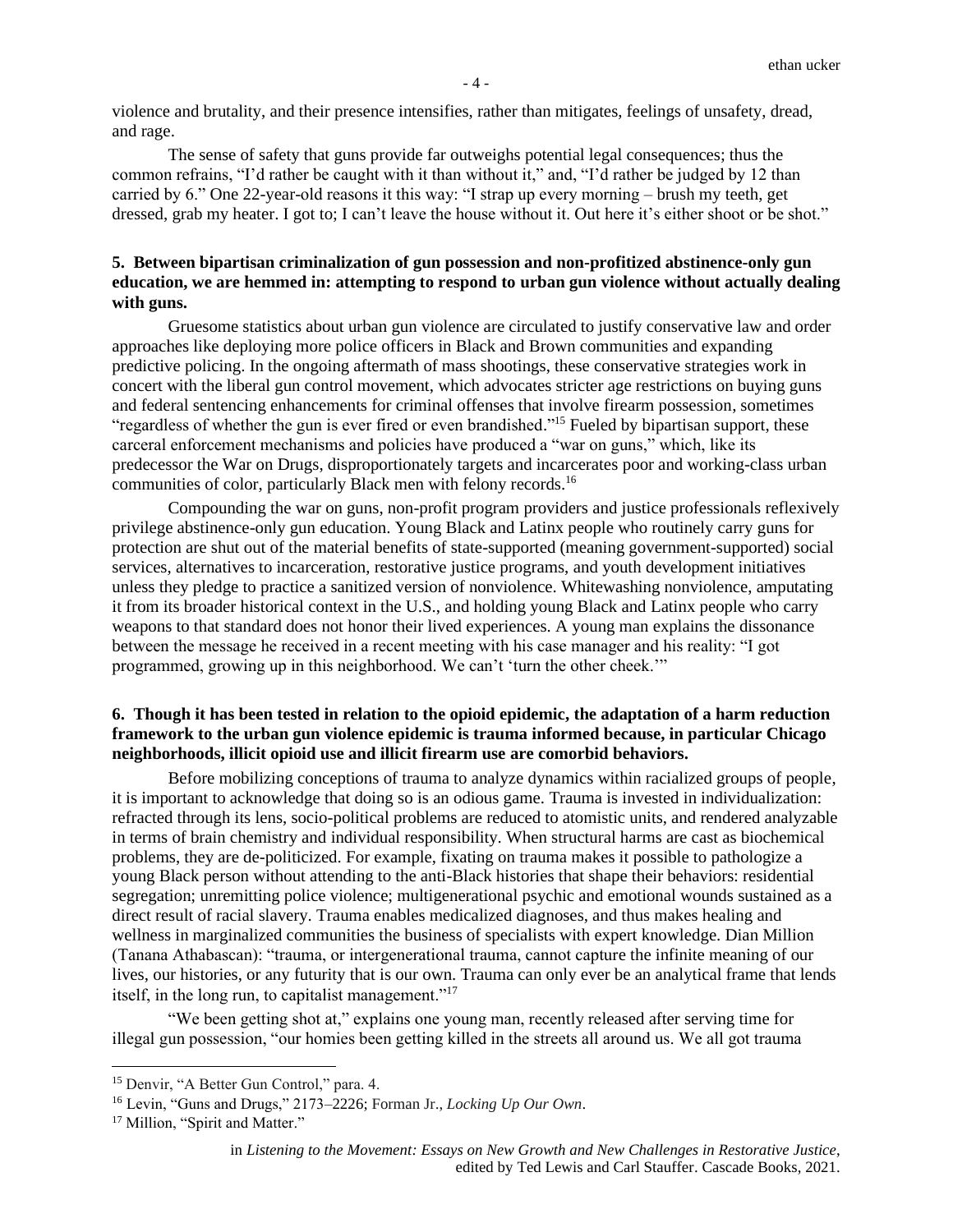around guns." Gun users are criminalized for harming others, but often, long before they acquire illicit weapons, they have accrued extensive trauma histories of their own. As children, many have repeatedly "witness[ed] violence and experienc[ed] victimization" as a function of growing up in neighborhoods mired in community and police violence.<sup>18</sup> Given the "experience-dependent plasticity" of the developing brain, chronic exposure to trauma during childhood can be "seared" or "built in" to its neural architecture, and predictive of two contrasting stress responses in adolescents and young adults: hyperreactivity and dissociation.<sup>19</sup>

Hyperreactivity is produced when the systems in the brain that are recruited to respond to external stimuli secrete elevated levels of the stress hormone cortisol into the bloodstream, shifting the body into fight-or-flight mode.<sup>20</sup> Repeatedly triggering this defense against threat lowers its threshold of activation; over time, "decreasingly intense external stimuli" can elicit an influx of cortisol and the "generalized anxiety" and "hypervigilance" of fight-or-flight.<sup>21</sup> Induced not just by a traumatic event, but also by "[e]veryday stressors" or reminders of the event, hyperreactivity becomes less an acute state than an "enduring trait."<sup>22</sup>

A dissociative defense to stress, characterized by "emotional nonreactivity" and "withdrawn behavior," is induced by an atypically reduced cortisol profile.<sup>23</sup> To lessen the physiological burden of hyperreactivity, the brain suppresses cortisol levels through the endogenous production and secretion of opioids. Those who become accustomed to "elevated levels of natural opioids" in their brain can experience withdrawal symptoms; exogenously ingesting opioids allows individuals "to chemically induce a state that mimics" the "soothing, gratifying pleasure" of endogenously orchestrated dissociation.<sup>24</sup> Epidemiologists have found that there is a "probabilistic concurrence" of childhood trauma and opioid use, the latter numbing distressing and painful emotions related to the former.<sup>25</sup>

Hyperreactivity and dissociation can co-occur because they spring from the same etiological source; they are different "enduring neurodevelopmental consequences" of the same trauma history.<sup>26</sup> In the neighborhoods at the center of this project, we observe an admixture of both of these contrasting stress response patterns, and an interaction between them. Many young Black and Latinx people move through the world in a sustained state of "hypervigilance and hyperarousal," constantly looking over their shoulders and ducking abruptly down alleys to avoid being seen by rival gang members.<sup>27</sup> In this volatile context, acquiring and carrying a firearm offers a sense of control and a defense against another gun user's unpredictable explosion of "aggressive and violent behavior."<sup>28</sup> Concurrently, illegal gun users also self-medicate with illegal opioids, acquiring and using "dissociating agent[s]" like percocet, codeinebased lean or Actavis, Vicodin, oxycodone, and fentanyl to provide tranquilizing relief from persisting grief, anxiety, anger, and paranoia.<sup>29</sup>

<sup>24</sup> Somer, "Opioid Use Disorder and Dissociation," 511–16.

<sup>&</sup>lt;sup>18</sup> Aiyer et al., "Exposure to Violence," 1068.

<sup>&</sup>lt;sup>19</sup> Gambino and Holtmaat, "Synapses Let Loose for a Change," 216; Perry and Pollard, "Homeostasis, Stress, Trauma, and Adaptation," 42; Perry et al., "Childhood Trauma," 290.

<sup>&</sup>lt;sup>20</sup> Perry et al., "Childhood Trauma," 278; Lugarinho, et al., "Prospects of studies on violence," 1329; Peckins et al., "The Longitudinal Impact of Exposure to Violence," 367.

<sup>21</sup> Perry et al., "Childhood Trauma," 275–277; Peckins et al., 366.

<sup>&</sup>lt;sup>22</sup> Perry and Pollard, "Homeostasis, Stress, Trauma, and Adaptation," 42; Peckins et al., "The Longitudinal Impact of Exposure to Violence," 367; Lee et al., "Synapse Elimination," 195.

<sup>&</sup>lt;sup>23</sup> Aiver et al., "Exposure to Violence," 1067–1075; Perry and Pollard, "Homeostasis, Stress, Trauma, and Adaptation," 43; Peckins et al., "The Longitudinal Impact of Exposure to Violence," 371.

<sup>&</sup>lt;sup>25</sup> Somer, "Opioid Use Disorder and Dissociation," 513; Van Hasselt et al., "Psychiatrically Hospitalized Dually Diagnosed Adolescent Substance Abusers," 868–74.

<sup>&</sup>lt;sup>26</sup> Aiyer et al., "Exposure to Violence," 1068; Anda et al., "The Enduring Effects of Abuse and Related Adverse Experiences in Childhood," 183.

<sup>27</sup> Somer, Eli, "Opioid Use Disorder and Dissociation," 515.

<sup>&</sup>lt;sup>28</sup> Anda et al., "The Enduring Effects of Abuse and Related Adverse Experiences in Childhood," 181.

<sup>29</sup> Somer, "Opioid Use Disorder and Dissociation," 515.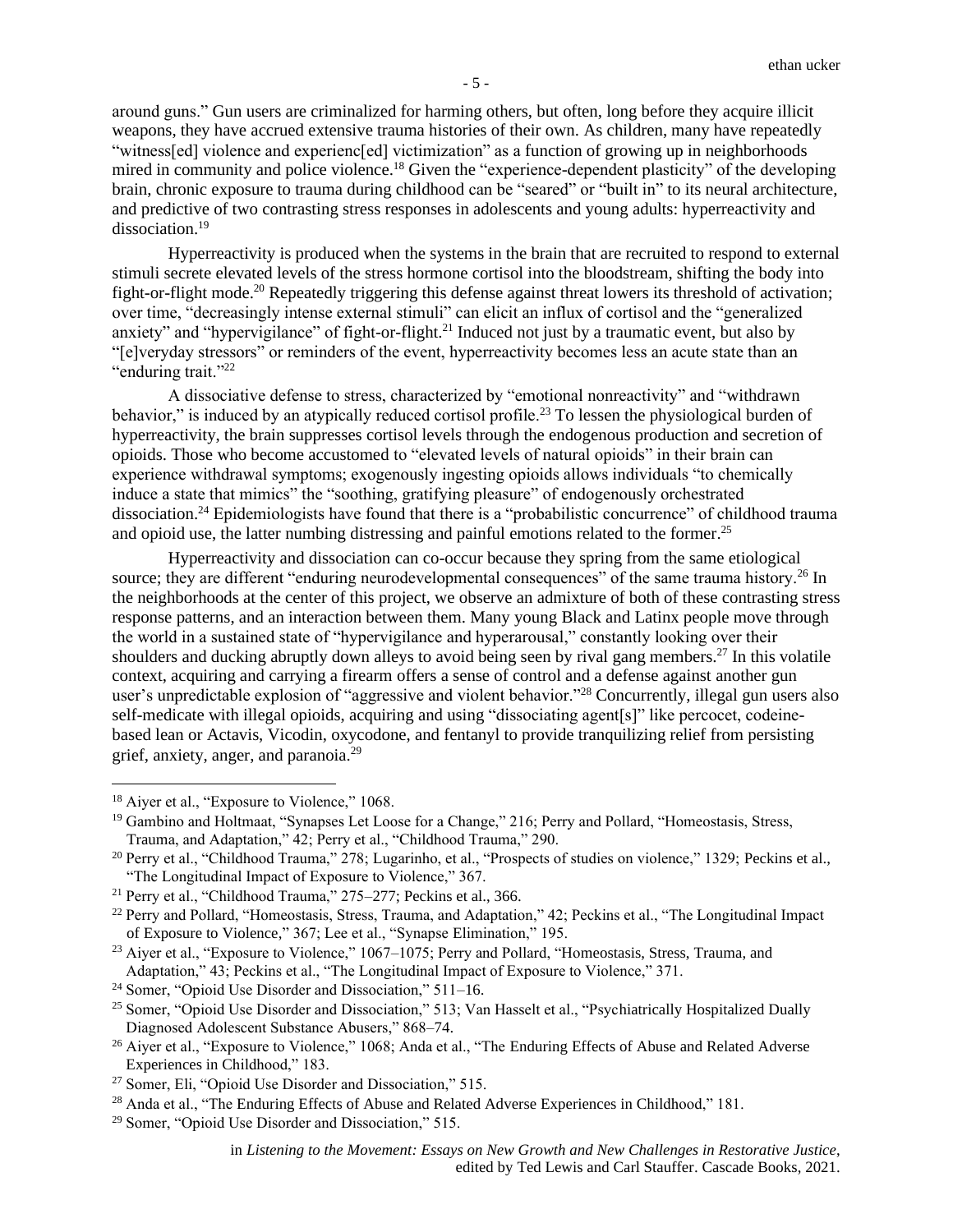This firearm harm reduction model is not intended to minimize the profound differences between the opioid addiction and overdose epidemic and the urban gun violence epidemic. It is situated within an environment, however, where these urgent public health crises are intertwined.

### **7. Instead of advocating that shooters put the guns down, safer firearm use education equips them with the knowledge, skills, and resources they need to make more responsible and mindful choices about the guns they are already, routinely picking up.**

Safer firearm use education, explains a 19-year-old from East Garfield Park (a community on Chicago's West Side), is intended to "make knowledge about guns accessible" so that "you know what you capable of, and know the power and responsibility we have with guns." Shooters participating in wisdom exchanges and political education workshops propose that neighborhood-based safer gun use sites offer three different types of safer firearm use education activities.

#### **a. Candid conversations**

Candid conversations invite young people who have been criminalized for gun use and possession to sit together; to reflect on their relationships to their weapons, the police, and their communities; and to process gun-related conflicts and harms. It means holding space in which they can address the emotional, cognitive, social, behavioral, and physiological costs of being on both sides of the gun by sharing stories of surviving gun violence, as well as (in many cases, for the first time in their lives) stories of being the shooter and authoring harm.

A clear distinction seems obvious: drug users harm themselves and gun users harm others. And yet, when asked the kinds of questions they would be interested in discussing with one another, young people repeatedly blurred this distinction by acknowledging the harm that they inflict on themselves when they use guns:

- "What feeling do you get after you pull the trigger?" What was your experience pulling a gun on someone and how have you handled the things you felt inside afterward? What feelings of guilt, regret, shame, fear, dread, or horror did you experience during or after the incident? "Does anyone else have trouble sleeping?"
- What was your relationship to the person you harmed? How has your involvement in a shooting incident changed you, your family, and affected the other relationships in your life?
- "A lot of times the media steady de-humanizing us, saying we animals. But we do it too, cuz here [in the song lyrics] it says 'grimey savage, that's what we are'. We talking about how we savages, and we sent off, shooting each other  $-I$  want to talk about how we out here dehumanizing ourselves."<sup>30</sup>

Their questions also make connections between paranoia and addiction, and explore the ways that, in their communities, illicit gun use is entangled with illicit opioid, marijuana, and benzodiazepine use:

• "I gotta look over my shoulder like all the time. If I'm in action mode I get off the xans [take Xanax] before I do a mission. But weed make me feel smooth, smoking weed is when I stop being hype. My question for the group is how y'all feel about drugs, and what they do for you?"

#### **b. Political education**

During one preliminary listening session, a young man on First Offender Gun Probation said, "I'd like to know how did all these guns get into my community. Where are they coming from?" Another wrote, "Did my ancestors have guns? Also I heard there are places in the world where no one has guns not even the police, so how come there are guns here?" Political education classes offer an opportunity to examine ways that working-class Black and Brown communities have historically built capacity with, and organized, trained, and mobilized around firearms. They push beyond the abstinence-only gun education

<sup>&</sup>lt;sup>30</sup> This quote is from a workshop that made use of Bobby Shmurda's 2014 song "Hot N\*\*\*a." The song's lyrics are being referenced.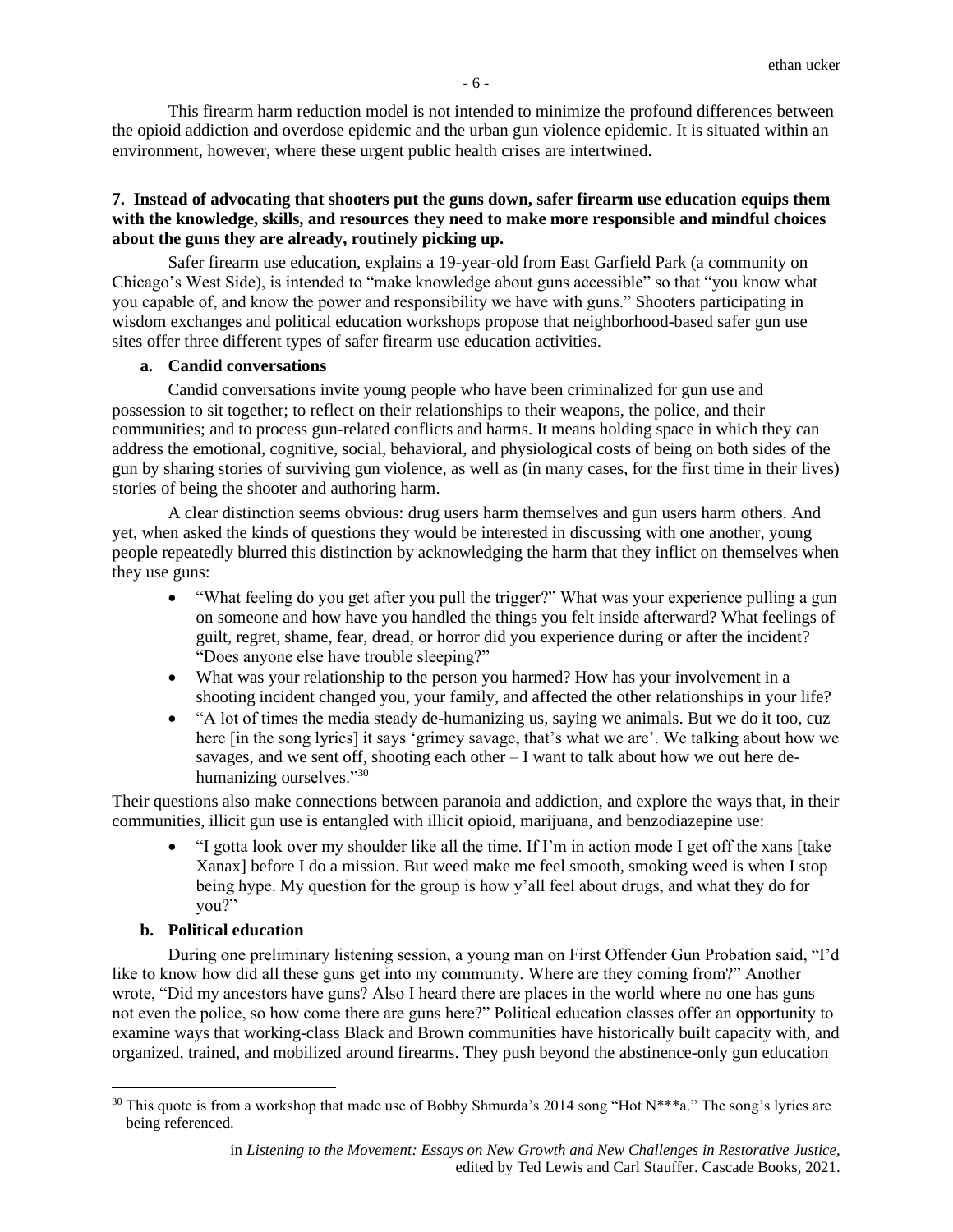and whitewashed versions of nonviolence promulgated by many non-profit program providers and justice professionals by studying approaches to nonviolence that do not disavow the prevalence of guns, including past examples in which nonviolent tactics and strategic action have been complemented and sponsored "by gunfire and the threat of gunfire."<sup>31</sup>

State-supported responses de-politicize urban gun violence by employing ahistorical analytical frameworks that allow for only narrow, "individualized account[s]" of it.<sup>32</sup> Gun conflicts are approached in terms of law-breaking and crime (to be policed and punished) or in terms of trauma and contagion (to be medicalized and managed). Political education classes, on the other hand, engage shooters in cultivating and broadening a shared political analysis of gun violence that is de-individualized, properly historicized, and that distinguishes between intra-community gun-related harms and state-sponsored police violence.

#### **c. Applied skill-building**

Skill-building opportunities include emergency first responder training, know your rights workshops, and firearm safety classes.

A young man writes about a fatal shootout in which he was involved:

[...] were runnin they shoot another 3 shots I look back I see my boy hit the pavement screaming HELP ME I stop running I stop to help my boy but im scared heart poundin palms sweating and hands shaking I see blood on his hand I see him holding his stomach then his leg then his chest hes crying I start to cry I start to hold him hes coughing up blood he tells me dont leave me he starts tryin to gasp for air I look in his eyes I see that hes scared out of his mind I grabbed his hand im screaming […]

He wonders if his friend would have lived if he had known what to do to improve his chances of survival in the moments before help arrived. Safer firearm use education includes emergency first responder training, provided through our ongoing partnership with Ujimaa Medics, a Black street medic collective in Chicago. The goal is to equip those at greatest risk of exposure to gun-related harm with concrete and time-critical first aid practices, including treating gunshot wounds, securing free airways, implementing bleeding control measures, and administering CPR. And to provide illicit gun users with a practical sense of how to manage the chaos of a shooting and what to expect in its aftermath.

Safer firearm use education also includes 'know your rights' workshops that disseminate information about the legalities of gun possession, transport, and use, and criteria for Firearm Owners Identification cards and Concealed Carry Licenses.

Wisdom exchange participants raise various technical questions about how to operate and care for their guns. "How do I store my piece? I worry about my baby sister finding it whenever it's at the house." "How do I grip it knowing the kickback coming?" Many of them envision hands-on training in firing guns as a way to reduce gun-related harms; they propose that safer gun use sites offer access to a shooting range, target practice, and instruction in the fundamentals of marksmanship. A young man at a juvenile prison, a boxer, suggests that marksmanship instruction would instill in illicit gun users a heightened sense of responsibility for the safety of their community, analogous to the burden on professional boxers who, because they know how to deploy their fists as lethal weapons, have to be circumspect about confrontations with untrained fighters. Recent evidence makes an adjacent argument by linking martial arts training, with its "themes of repetitive movements, controlled behaviors, and respect," to reductions in physical aggression and violent behaviors among children and adolescents, and to improvements in their "self-control," "emotional stability," and "self-awareness."<sup>33</sup>

Moreover, many young Black and Latinx people who are surrounded by and illegally carrying guns for protection are already being taught how to shoot them, often by older gang members. One young man explains, "The big homie, he was the chief enforcer of the Vice Lords when I was growing in the

<sup>31</sup> Cobb Jr., *This Nonviolent Stuff'll Get You Killed*, 2.

<sup>32</sup> Rojas, "Community Accountability as Pedagogical Strategy," 96.

<sup>33</sup> Harwood et al., "Reducing Aggression with Martial Arts," 97–100.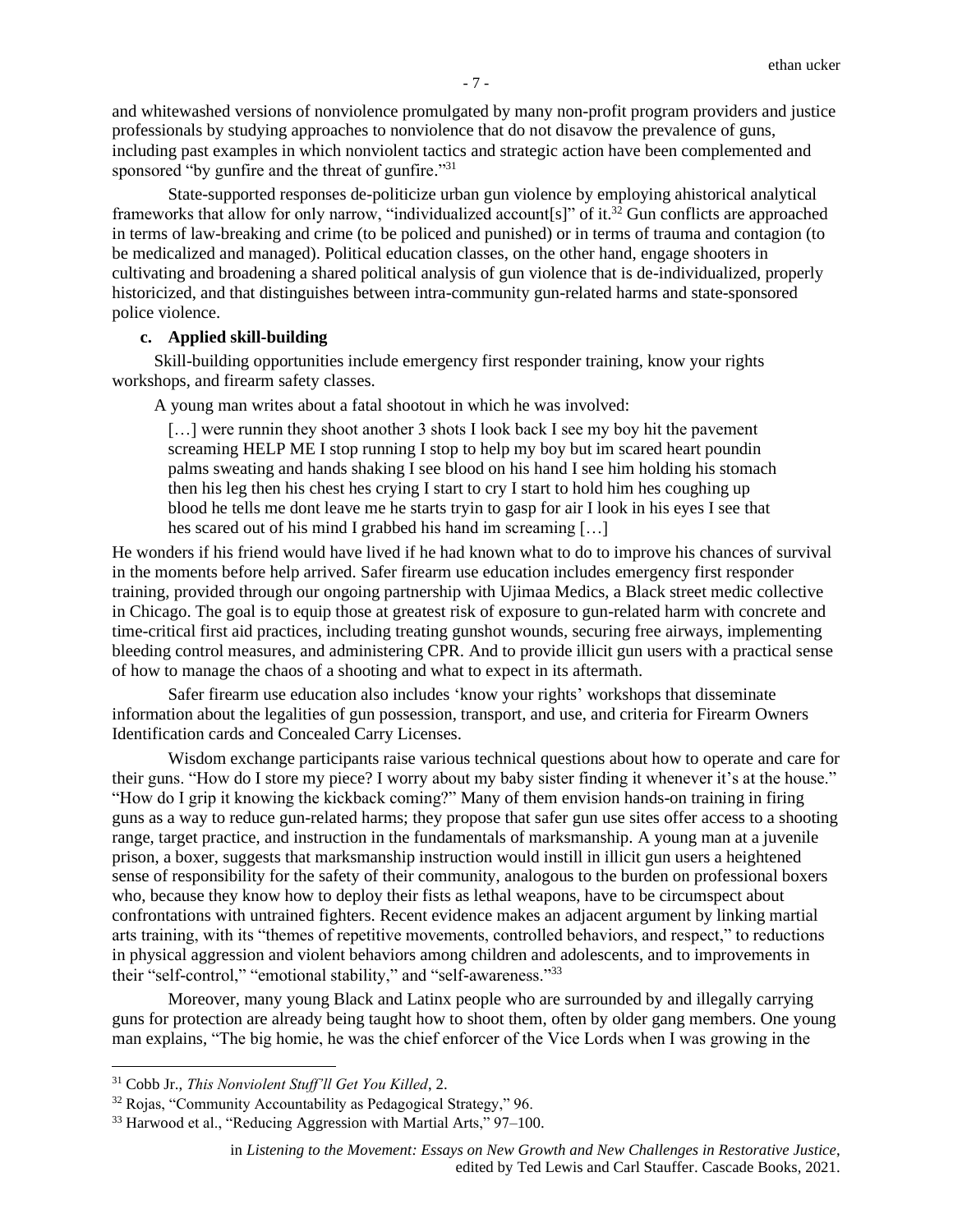game. He taught me about guns and wars more than anyone else." Hands-on firearm use education already exists, but because it is criminalized, it has been driven underground. Is this safe? What about the ways that shooters use and think about guns would change if they had consistent opportunities to learn from certified firearm safety experts?

Instead of training illicit gun users to fire guns, an idea which provokes understandable resistance from a range of professionals, proposed safer gun use site offerings have been adapted to reflect the National Rifle Association's 4-hour certified home firearm safety course, a non-shooting course. Through firearm safety classes, shooters would learn: principles of safe handling, cleaning, care, and storage of guns and ammunition; the basics around firearm components, design, mechanics, and assembly; and how to unload different types of actions.

## **8. Once established, safer gun use sites can be converted into incubators for multigenerational, community-controlled responses to gun conflicts that avow the prevalence of illicit firearms and are inclusive of those who use them.**

Illicit gun users participating in wisdom exchanges and political education workshops are already considering what it means to heal from gun-related harms they have both authored and received. One young man asks, "I would want to know from someone else who has [a victim] that didn't die is they thinking about apologizing and could they ever have accountability?"

The creation of non-coercive safer gun use sites through which shooters can improve their individual wellness and safety without incriminating themselves interrupts a culture that treats them as social pariahs, offers concrete proof that they are not dispensable, and cultivates their investment in making their immediate communities healthier and more peaceful. It prepares them to collaborate with others from their neighborhoods who are also directly impacted by community and police violence (including elders, currently and formerly incarcerated people, mothers, business owners, and religious leaders), in order to determine and organize individual, family, and community accountability processes. Processes, according to project organizer Brandon Daurham, that "heal and connect instead of stigmatizing and incarcerating/criminalizing."

Imagine multiple such neighborhood-based spaces networked together into a de-centralized "infrastructure of accountability" through which hyperlocal responses to harm (gun-related and otherwise) and the tactics to organize them, can transcend and be shared across geographic and gang territories.<sup>34</sup>

## **9. Honoring (rather than overriding) community wisdom and community-determined solutions means pushing beyond professionally, institutionally, and legally circumscribed notions of justice, healing, wellness, accountability, and care.**

Some of the culturally-specific firearm harm reduction strategies conceptualized by criminalized young Black and Latinx people participating in wisdom exchanges and political education workshops are incommensurable with codified theories of change and social science-backed best practices. Negotiating this incommensurability can be uncomfortable for justice professionals – those of us who are in the business of managing other people's conflicts. Justice professionals include practitioners, educators, researchers, consultants, administrators, and advocates from various specialized fields (criminal justice, law, violence prevention, restorative justice, social work, youth development, alternative dispute resolution), and sustained by institutions (non-profits, philanthropic foundations, think tanks, advocacy groups, professional associations, social welfare agencies, university research centers, crime labs, LLCs, training centers, school districts, courts, community courts, reentry outfits, prisons, police departments) arrayed across interlocking industrial complexes (prison, non-profit, academic).

What are we justice professionals to do when community-determined solutions to social problems do not include us? When these solutions require that we stay outside, that we decline to enter spaces or

<sup>34</sup> Rojas, "Community Accountability as Pedagogical Strategy," 96.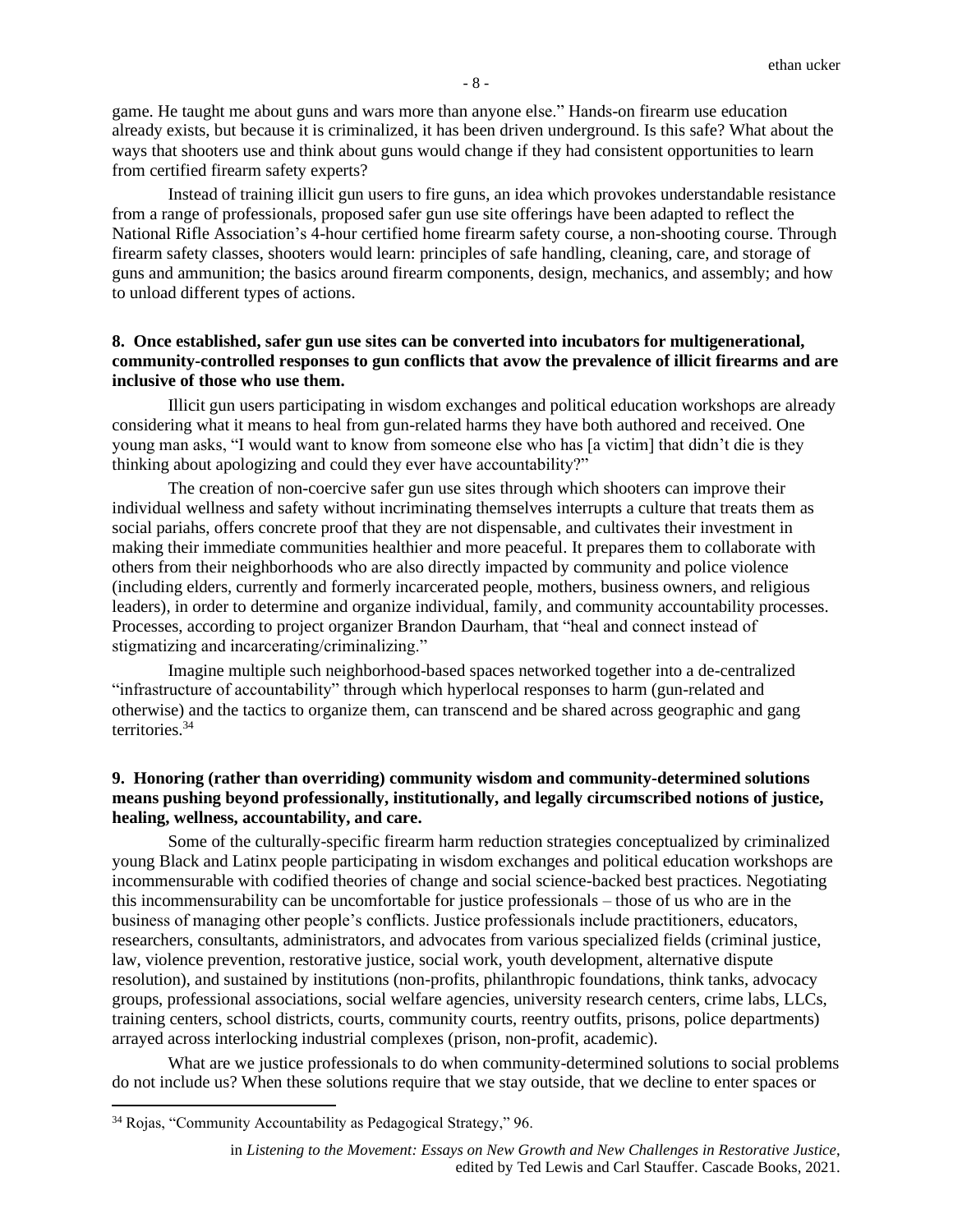interfere with lives and communities that are not our own, how do we respond? What if the primary problem, following Nils Christie, is not the amount of gun-related conflicts, but rather the metastasizing "abundance of professionals" who are "trained to prevent and solve" them?<sup>35</sup> When all of our socialization has convinced us that the credentialed expert knowledge that we have to offer is eminently valuable, and when we have a professional imperative to serve, provide, and impart that knowledge wherever it is lacking, where do we go when we are asked to leave? How can we go away when we still have a job to do, a career to advance – not to mention when we still need to support ourselves and our loved ones financially? How will we make a living?

These challenging questions are already confronting the police. For those who are shooting and getting shot at to feel safe to gather together, access safer firearm use education, engage in multigenerational collaboration, and build community accountability mechanisms to address gun-related harms, spaces must be created that are insulated from surveillance and criminalization. Ethan Viets-VanLear writes, "We need de-criminalized spaces where we can talk about these issues safely, and come to terms with the guns in our reality." This call to dislodge the police in order to enable possibilities of improved public health and community safety is consistent with evidence amassed by needle exchange programs in the U.S. and SCSs abroad. If, like those other harm reduction interventions, neighborhoodbased safer gun use sites are to be "free from police intrusions," as a young woman participating in this project puts it, the Chicago Police Department (CPD) must stand down. At particular times, in and around particular spaces, CPD must agree not to police, and instead to cede authority to the very racialized poor and working-class communities they relentlessly terrorize and destabilize, so that something else can grow.

But this is not just about the cops. If the police must leave so that healing can occur, which justice professionals get to stay? Who decides? Can we, all of us justice professionals, start to prepare ourselves now, together, to pack up and get out?

<sup>35</sup> Christie, "Conflicts as Property," 4–13.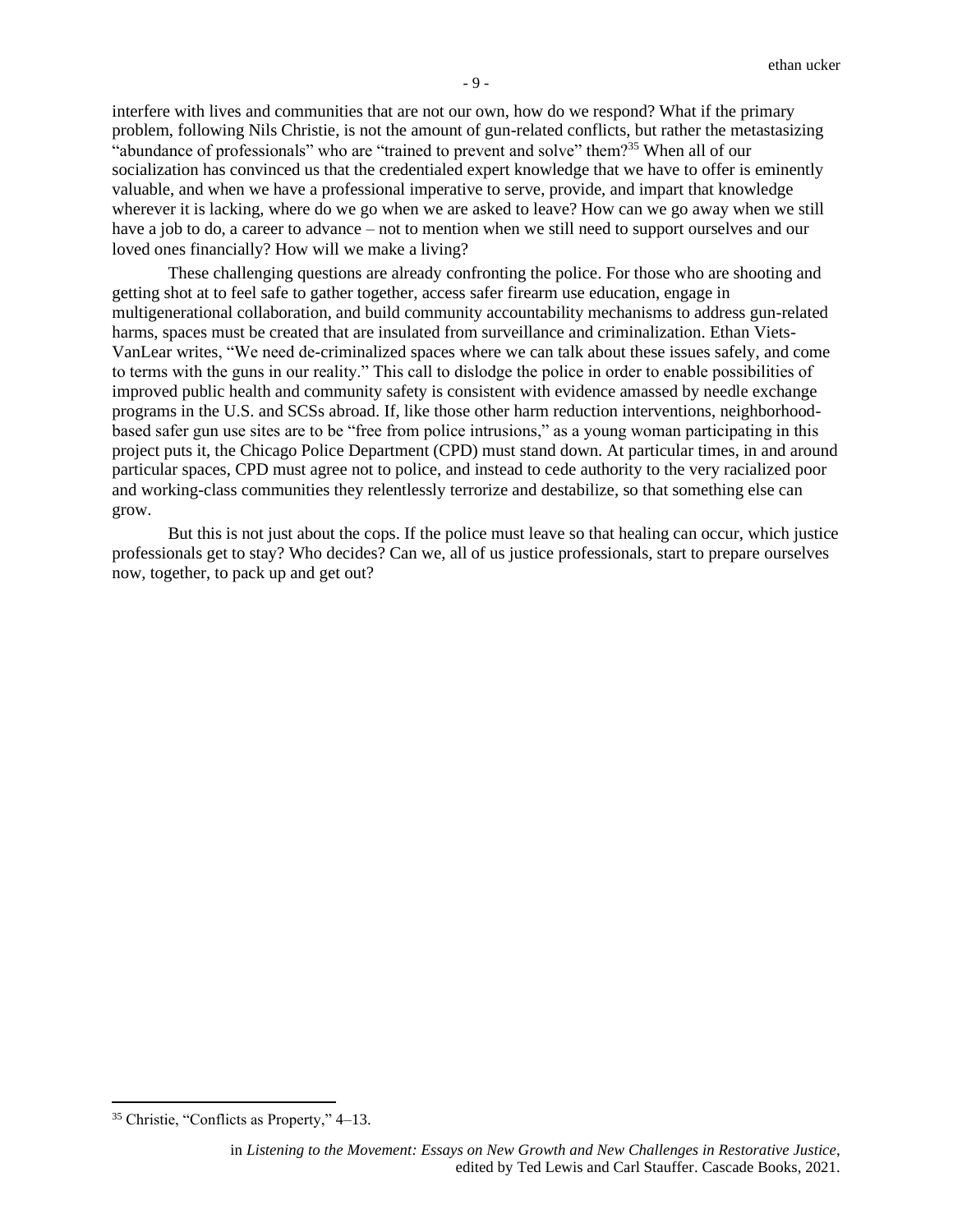*Table 8.1. This model adapts and applies a harm reduction approach, widely accepted in relation to illicit drug use, to illicit gun use.*

#### **a harm reduction framework applied to Illegal Drug Use**

Though certain drugs are illegal, people obtain them from illicit markets and use them anyway.

Possessing and using illegal drugs is a choice; this behavior is also often an adaptive strategy to manage neurobiologically in-built stress responses produced by extensive trauma histories.

This behavior exposes people who inject drugs, and their immediate communities, to health and safety risks – e.g. increased likelihood of blood borne viral infection and overdose.

Approaches that criminalize public drug use or promote abstinence-only drug education are dangerous and unethical – they exacerbate health and safety risks.

To reduce the risks of drug-related harms, selectively de-criminalize drug possession and establish sites where drug users can access equipment, safer drug use education, and professional supports.

Provide resources so that people who routinely inject drugs can build awareness of risk factors and grow capacities to improve the health and safety of their communities.

Safer drug use education activities and resources conveyed at safe consumption sites:

- Non-judgmental relationships
- Candid conversations
- Emergency overdose response
- HIV and hepatitis C testing
- Nurse consultations
- Distribution of sterile injection supplies
- Safer drug use
- Referrals to healthcare and social services

#### **a harm reduction framework applied to Illegal Firearm Use**

Though firearm possession is illegal for people who have felony convictions, these people obtain guns from illicit markets and use them anyway.

Possessing and using illegal guns is a choice; this behavior is also often an adaptive strategy to manage neurobiologically in-built stress responses produced by extensive trauma histories.

This behavior exposes people who use guns, and their immediate communities, to health and safety risks – e.g. increased likelihood of lethal violence and incarceration.

Approaches that criminalize public gun use or promote abstinence-only gun education are dangerous and unethical – they exacerbate health and safety risks.

To reduce the risks of firearm-related harms, selectively de-criminalize gun possession and establish sites where gun users can access equipment, safer firearm use education, and professional supports.

Provide resources so that people who routinely carry and use guns can build awareness of risk factors and grow capacities to improve the health and safety of their communities.

Safer firearm use education activities and resources conveyed at safer gun use sites:

- Non-judgmental relationships
- Candid conversations
- Emergency first responder training
- Political education classes
- Know your rights workshops
- Firearm safety training courses (nonshooting)
- Multigenerational individual, family, and community accountability processes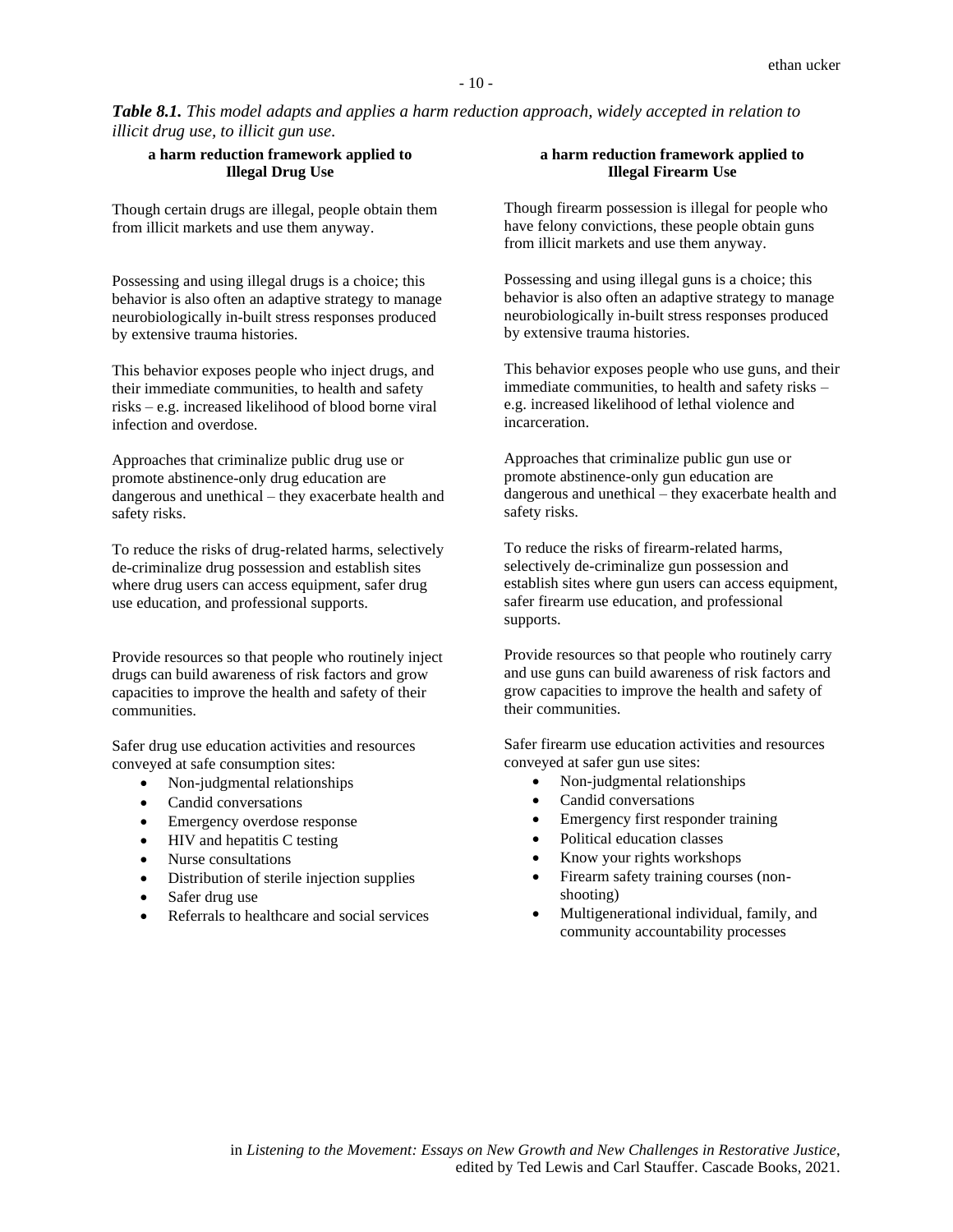## **Acknowledgements**

This project belongs to the young people – Alicia, Alonzo, Alvaro, Angela, Anthony, Brianna, Brittany, Carlos, Charles, Consie, Corey, Cupree, Deandre, Denzel, Deondre, Desean, Donquel, Dre, Fletcher, Frederick, Gio, Jahari, Jalen, Jawan, Jeremy, JoJo, Kenneth, Kevin, Kris, Lavon, Marshawn, Maurice, both Michaels, Omari, Quinton, Rayquan, Romale, Rondale, Shaunice, Stephon, Tashay, Tayler, Tavon, Tim, Travon, Trayvonte, Tyquell, Vic, Zach, and many others – whose insights, voices, stories, and realities are represented here.

Gratitude to those whose collaboration and partnership throughout this organizing process, or whose incisive feedback on earlier versions of this essay, have sharpened and grounded this work: Emmanuel Andre, Bill Ayers, Kathy Bankhead, Dan Berger, Julie Biehl, Mac Carlson, Dan Cooper, Brandon Daurham, Jean Dennison, Bernardine Dohrn, Annie Dwyer, Will Eder, Marlon English, Anthony Floyd, Noni Gaylord-Harden, Shelley Gilchrist, Michael Gomez, Cheryl Graves, Gillian Harkins, Stephen Jackson, Kenisha Jamison, Mariame Kaba, Rebecca Kling, Ted Lewis, Eleuthera Lisch, Dian Million, Nubian, Dan Otter, Chris Patterson, Sherrif Polk, Alphonso Prater, Elena Quintana, Tony Raggs, Ali Rowhani-Rahbar, Fred Seaton, Carl Stauffer, Juan Tauri, David Ucker, Jennifer Viets, Rob Vickery, Ethan Viets-VanLear, Fred Wallace, Piet Walvoord.

Wisdom exchanges and political education workshops during the summers of 2018 and 2019 were made possible by funding from the Institute for Public Safety and Social Justice at Adler University, and by the kindness and administrative support of Misty Brown and Matt Barrington.

This essay's titular question comes from a series of talking circles that Emmanuel Andre and I co-facilitated in 2012 to process the murder of a young Black man on Chicago's North Side.

Finally, Ora Schub was a mentor, teacher, and other-mother to me. She modeled open-heartedness and generosity like no one else I have known, and in doing so she challenged me to push the limits of my empathy. My contributions to this project are dedicated to her memory.

#### **Bibliography**

- Aiyer, Sophie M., et al. "Exposure to Violence Predicting Cortisol Response During Adolescence and Early Childhood: Understanding Moderating Factors." *Journal of Youth and Adolescence* 43.7 (July 2014) 1066–79.
- Alexander, Monica J., et al. "Trends in Black and White Opioid Mortality in the United States, 1979- 2015." *Epidemiology* 29.5 (September 2018) 707–15.
- Anda, Robert F., et al. "The Enduring Effects of Abuse and Related Adverse Experiences in Childhood: A Convergence of Evidence from Neurobiology and Epidemiology." *European Archives of Psychiatry and Clinical Neuroscience* 256.3 (April 2006) 174–86.
- Blankenship, Aaron G., and Maria B. Feller. "Mechanisms Underlying Spontaneous Patterned Activity in Developing Neural Circuits." *Nature Reviews Neuroscience* 11.1 (January 2010) 18–29.

Christie, Nils. "Conflicts as Property." *The British Journal of Criminology* 17.1 (January 1977) 1–15.

- Cobb, Charles E., Jr. *This Nonviolent Stuff'll Get You Killed: How Guns Made the Civil Rights Movement Possible*. New York: Basic Books, 2014.
- DNA Info. "Chicago Murders." [https://www.dnainfo.com/chicago/2017-chicago-murders.](https://www.dnainfo.com/chicago/2017-chicago-murders)
- Denvir, Daniel. "A Better Gun Control." *Jacobin* (15 September 2016). [https://www.jacobinmag.com/2016/09/gun-control-mass-incarceration-drug-war-nra-shooters.](https://www.jacobinmag.com/2016/09/gun-control-mass-incarceration-drug-war-nra-shooters)

Expert Advisory Committee on Supervised Injection Site Research, "Vancouver's INSITE Service and Other Supervised Injection Sites: What Has Been Learned from Research?" Health Canada (March 2008). [https://www.canada.ca/en/health-canada/corporate/about-health-canada/reports](https://www.canada.ca/en/health-canada/corporate/about-health-canada/reports-publications/vancouver-insite-service-other-supervised-injection-sites-what-been-learned-research.html)[publications/vancouver-insite-service-other-supervised-injection-sites-what-been-learned](https://www.canada.ca/en/health-canada/corporate/about-health-canada/reports-publications/vancouver-insite-service-other-supervised-injection-sites-what-been-learned-research.html)[research.html.](https://www.canada.ca/en/health-canada/corporate/about-health-canada/reports-publications/vancouver-insite-service-other-supervised-injection-sites-what-been-learned-research.html)

Forman, James, Jr. *Locking Up Our Own: Crime and Punishment in Black America*. New York: Farrar, Straus and Giroux, 2017.

> in *Listening to the Movement: Essays on New Growth and New Challenges in Restorative Justice*, edited by Ted Lewis and Carl Stauffer. Cascade Books, 2021.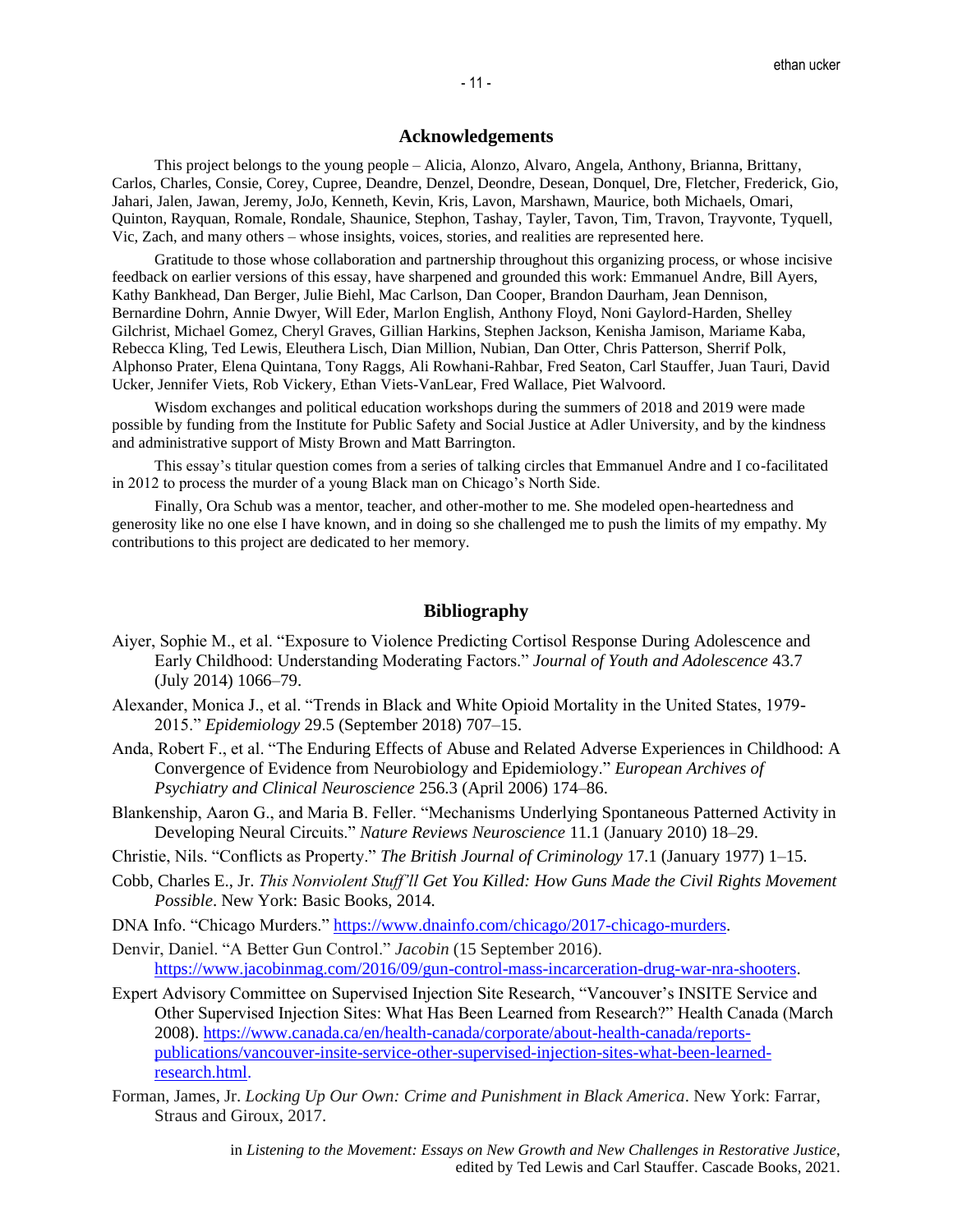- Gambino, Frédéric, and Anthony Holtmaat. "Synapses Let Loose for a Change: Inhibitory Synapse Pruning throughout Experience-Dependent Cortical Plasticity." *Neuron* 74.2 (April 2012) 214–217.
- Gilmore, Ruth Wilson. "Fatal Couplings of Power and Difference: Notes on Racism and Geography." *The Professional Geographer* 54.1 (February 2002) 15–24.
- Gorner, Jeremy. "Few Answers as Chicago Hit with Worst Violence in Nearly 20 Years." *Chicago Tribune* (30 December 2016).
- Hansen, Helena, and Julie Netherland. "Is the Prescription Opioid Epidemic a White Problem?" *American Journal of Public Health* 106.12 (December 2016) 2127-2129.
- Harwood, Anna, et al. "Reducing Aggression with Martial Arts: A Meta-Analysis of Child and Youth Studies." *Aggression and Violent Behavior* 34 (2017) 96 – 101.
- Hedrich, Dagmar, et al. "Drug Consumption Facilities in Europe and Beyond." In *Harm Reduction: Evidence, Impacts and Challenges*, edited by Tim Rhodes and Dagmar Hedrich, 305-331. Luxembourg: Publications Office of the European Union 2010.
- Kaiser Family Foundation, "Opioid Overdose Deaths by Race/Ethnicity." [https://www.kff.org/other/state](https://www.kff.org/other/state-indicator/opioid-overdose-deaths-by-raceethnicity)[indicator/opioid-overdose-deaths-by-raceethnicity.](https://www.kff.org/other/state-indicator/opioid-overdose-deaths-by-raceethnicity)
- Kapustin, Max, et al. "Gun Violence in Chicago, 2016." University of Chicago Crime Lab (January 2017).

[http://urbanlabs.uchicago.edu/attachments/store/2435a5d4658e2ca19f4f225b810ce0dbdb9231cbdb](http://urbanlabs.uchicago.edu/attachments/store/2435a5d4658e2ca19f4f225b810ce0dbdb9231cbdb8d702e784087469ee3/UChicagoCrimeLab+Gun+Violence+in+Chicago+2016.pdf) [8d702e784087469ee3/UChicagoCrimeLab+Gun+Violence+in+Chicago+2016.pdf](http://urbanlabs.uchicago.edu/attachments/store/2435a5d4658e2ca19f4f225b810ce0dbdb9231cbdb8d702e784087469ee3/UChicagoCrimeLab+Gun+Violence+in+Chicago+2016.pdf)

- Kingston, Susan, and Caleb Banta-Green. "Overview of Syringe Exchange Operations in Washington State." University of Washington Alcohol and Drug Abuse Institute (September 2015) 1–13.
- Lee, Hanmi, et al. "Synapse Elimination and Learning Rules Co-regulated by MHC Class I H2-D<sup>b</sup>." *Nature* 509 (8 May 2014) 195–200.
- Levin, Bejamin. "Guns and Drugs." *Fordham Law Review* 84.5 (2016) 2173–2226.
- Lugarinho, Leonardo Planel, et al. "Prospects of Studies on Violence, Adolescence, and Cortisol: A Systematic Literature Review." *Ciência & Saúde Coletiva* 22.4 (2017) 1321–32.
- Marshall, B.D.L., et al. "Condom Use among Injection Drug Users Accessing a Supervised Injecting Facility." *Sexually Transmitted Infections* 85 (2009) 121–26.
- Million, Dian. "Spirit and Matter: Resurgence as Rising and (Re)Creation as Ethos." *Symposium: Indigenous Resurgence in an Age of Reconciliation.* University of Victoria (18 March 2017).
- Nickeas, Peter, et al. "Some Chicago Gangs Turning to Rifles for Added Firepower, Police Say." *Chicago Tribune* (24 February 2017).
- Otter, Dan. "Safe Consumption Facilities: Evidence and Models." King County Heroin and Opiate Addiction Task Force (2016). [https://www.kingcounty.gov/~/media/depts/community-human](https://www.kingcounty.gov/~/media/depts/community-human-services/behavioral-health/documents/herointf/Safe_Consumption_Facilities_Evidence_Models.ashx?la=en)[services/behavioral-](https://www.kingcounty.gov/~/media/depts/community-human-services/behavioral-health/documents/herointf/Safe_Consumption_Facilities_Evidence_Models.ashx?la=en)

[health/documents/herointf/Safe\\_Consumption\\_Facilities\\_Evidence\\_Models.ashx?la=en.](https://www.kingcounty.gov/~/media/depts/community-human-services/behavioral-health/documents/herointf/Safe_Consumption_Facilities_Evidence_Models.ashx?la=en)

- Peckins, Melissa K., et al. "The Longitudinal Impact of Exposure to Violence on Cortisol Reactivity in Adolescents." *Journal of Adolescent Health* 51.4 (October 2012) 366–72.
- Perry, Bruce D., et al. "Childhood Trauma, the Neurobiology of Adaptation, and 'Use-Dependent' Development of the Brain: How 'States' Become 'Traits'." *Infant Mental Health Journal* 16.4 (Winter 1995) 271–91.
- Perry, Bruce D. and Ronnie Pollard. "Homeostasis, Stress, Trauma, and Adaptation: A Neurodevelopmental View of Childhood Trauma." *Child and Adolescent Psychiatric Clinics of North America* 7.1 (January 1998) 33–51.
- Rojas, Clarissa. "In Our Hands: Community Accountability as Pedagogical Strategy." *Social Justice* 37.4 (2011-2012) 76–100.